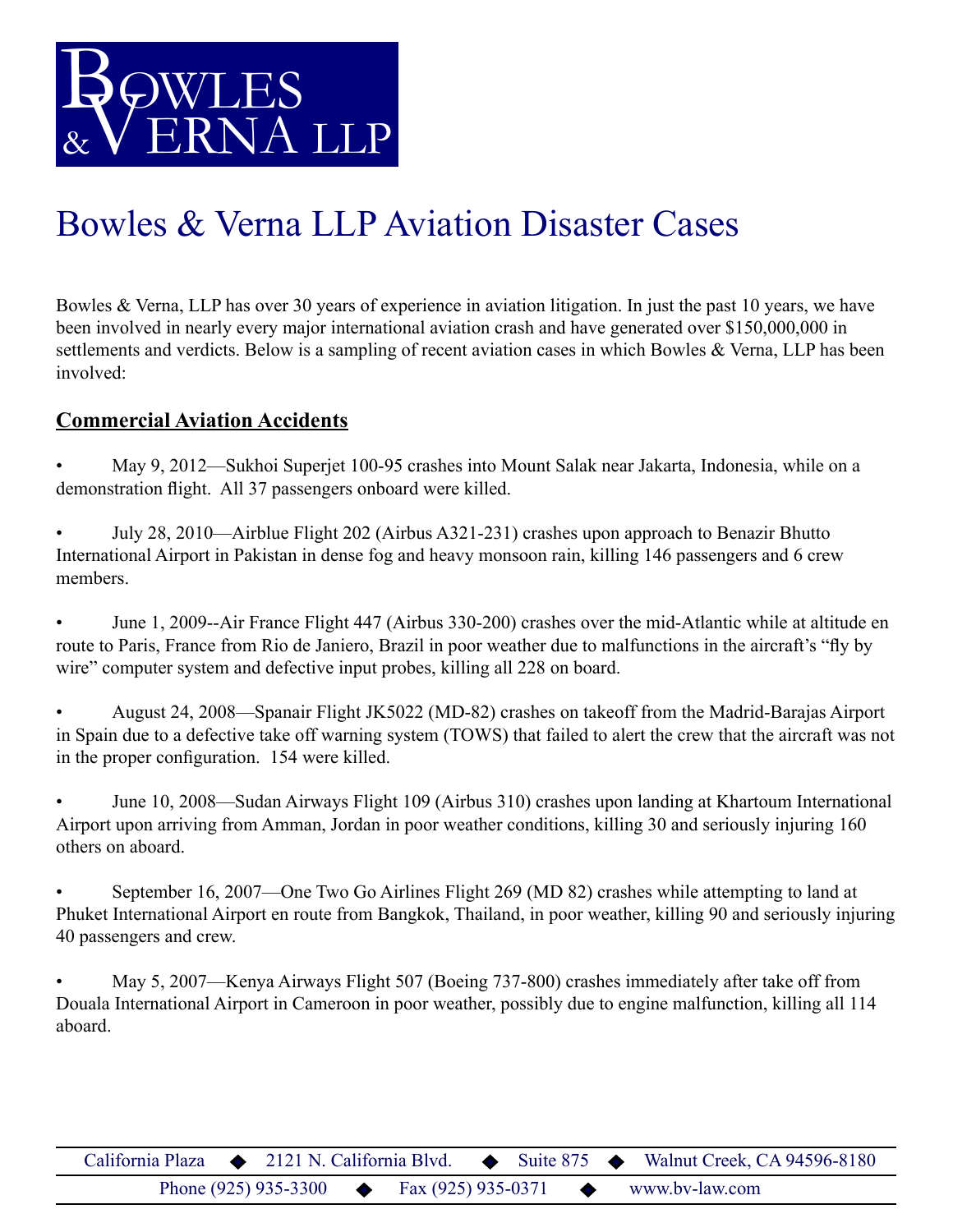

• September 29, 2006 - Gol Airlines Flight 1907 (Boeing 737-800) collides midair with an Embraer business Jet over the Amazon Valley in Brazil. The collision occurred due to the failure of the Embraer's traffic collision avoidance system (TCAS). The accident resulted in the death of 154 people.

• August 14, 2005 - Helios Airways Flight 522 (Boeing 737-300) crashed into a mountain north of Marathon and Varnavas, Greece, killing 121 people. The cause of the accident was pilot incapacitation due to failure of the cabin pressurization system and a faulty warning system.

• January 3, 2004 - FlashAir Flight 504 (Boeing 737) crashes into the Red Sea on take-off from Sharm El Sheikh killing 135 people. Design induced pilot error is likely cause of the accident.

• October 9, 2001-Scandinavian Airways System Flight SK 686 (an MD 87) collides on take off with a Cessna Citation II at Linate Airport near Milan, Italy, killing 118 people. The cause of the accident was combination of Citation crew error and defects in the airport's ground radar system.

• April 19, 2000 - Air Philippines Flight 541 (a Boeing 737) crashes on approach to airport at Davao City, Mindanao, in the Philippines. Cause of the crash was faulty ground proximity warning system and defects in flight controls. All 131 people on board perished.

• October 31, 1999 - EgyptAir Flight 990, (Boeing 767) crashes off Long Island, New York killing 217 passengers. The cause of the accident determined to be crew error.

• August 6, 1997 - Korean Airlines Flight 801, (Boeing 747) crashes in Guam on approach in poor weather. Cause of the crash was combination of faulty ground proximity warning system and Air Traffic Control errors. 225 people were killed.

## **Helicopter and General Aviation Accidents**

• February 19, 2010—Piper Saratoga crashes on approach to Pine Mountain Lake Airport near Yosemite, California while attempting landing at night in poor weather, killing both pilot and passenger.

• January 4, 2009—Sikorsky S-76 helicopter crashes in Louisiana shortly after takeoff en route to an offshore oil platform. Case still under investigation, but appears that a poorly designed windshield shattered due to bird strikes, leading to incapacitation of the crew. Eight occupants were killed.

• May 2, 2008—Cessna 310 air taxi transport crashed into the Pacific Ocean near Itacare, Brazil en route to Ilheus Airport, killing all five on board. None of the bodies or the aircraft have been located.